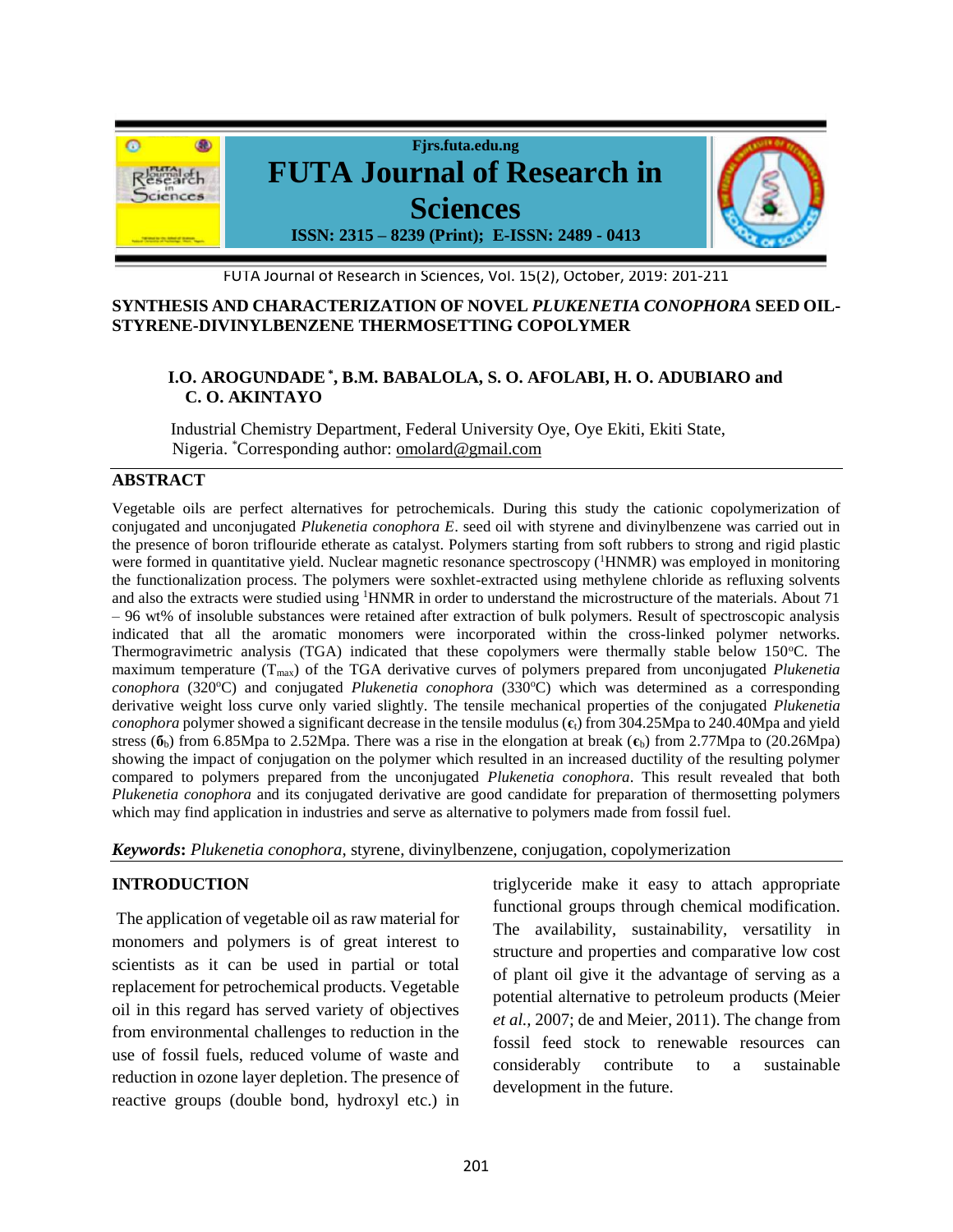Furthermore, the environmental friendliness of products obtained from plant oils are primarily derived from the fact that chemists take advantage of the synthetic potential of nature by slightly modifying the triglyceride, thereby retaining the naturally occurring chemical structure, which makes the derived compounds biocompatible and biodegradable (Bornscheuer, 2006). Some oils like sunflower, linseed, soybean, and rubber seed have been employed in the preparation of different polymers from alkyds (Akintayo and Bayer 2002), polyesteramides, (Lam *et al.,* 2004) , polyepoxides ( John *et al.,* 2002), or polyurethanes (Ahmad *et al.,* 2003 ; Alam *et al.,* 2004). Due to the quest for environmental sustainability, there have been an increasing demand for replacing petroleum derived raw materials with renewable materials in the production of polymers by scientists. (Belgacem and Gandini, 2011).

The African walnut, *Plukentia conophora* (*Tetracarpidium conophorum*) called ''*Awusa'', ''Asala''* in Yoruba, ''*Ukpa''* in Igbo, Nigeria and "*Kaso"*, "*Ngak*" in Cameroon is one of the top non-timber yielding plant species in the tropical lowland rainforest of southwestern Nigeria (Amusa and Jimoh, 2012). It is a perennial plant belonging to the family *Euphorbiaceae* in the order *Malpighiales*. It is widely cultivated for its nuts, which are cooked and consumed as snack. The seed can be grounded into a powder and used with flour in baking cakes. It is contained in a pod which may be one shelled nut (single), two shelled nut (double) and three shelled nut, the nut is whitish upon cracking from the shell. There is always a bitter taste upon drinking water immediately after eating the nuts. This might be attributed to the presence of chemical substances like alkaloids (Oke, 1995; Ayodele, 2003).

The leaves of Walnut are used for the treatment of infectious disease and also the presence of tocopherol within the leaf supports its use in southern Nigeria ethno drugs as a male fertility agent (Ajaiyeoba and Fadare, 2006). The leaves are

edible and usually eaten up with rice. The leaves are also used historically for curing headache and also the contemporary fresh leaves are used for curing snakebites (Zhou *et al.,* 2018). The oil is fast drying and has been employed in the formulation of wood varnish, stand oil, vulcanized oil for rubber and leather substitute (Awodoyin *et al.,* 2000; Jiofack *et al.,* 2013).

 The seed yields 48-60% oil with a flavor resembling linseed oil. The oil has been reported to be extremely unsaturated and consist of linolenic (70.1%), oleic (11.7%), stearic (0.6%) and palmitic (0.8%) acids (Akintayo and Bayer, 2002). It is therefore a very high unsaturated oil with high content of linolenic acid compared to soybean oil that has been popularly studied for lubricating substance applications (Akintayo and Bayer, 2002). The very high saponification and iodine values of *Plukenetia conophora* (PKCO) recommends its utilisation in alkyd resin, shoe polish, and shampoo production (Akintayo and Bayer, 2002). Edem *et al.* (2009) have reported proximate analysis of the seed to be crude fat (6.21%), moisture content (48.70%), crude protein (35.22%), crude fibre (3.34%), ash content (2.03%) and carbohydrate content (53.2%). Considering the percentage of the crude fat, it is very low which may be due to the condition for the proximate. Okpero (2001) reported on the methods of processing the Plukenetia conophora nuts.

Moreover, PKCO which consists of 98.0% unsaturated fatty acids made up of mainly 70.1% of linolenic acid, has been reported to belong to the drying oil group and might be a substitute for linseed oil (Akintayo and Bayer, 2002). It was reported that *Adenopus breviflorus* and *Plukenetia conophora* possess high oil content, indicating that processing of its oil for industrial or edible purposes would be economical. *Plukenetia conophora* has low moisture content which implies good shelf life characteristics (Akintayo and Bayer, 2002). With the increased interest in the exploitation of less-common seed oils, several studies have been carried out on *Plukenetia*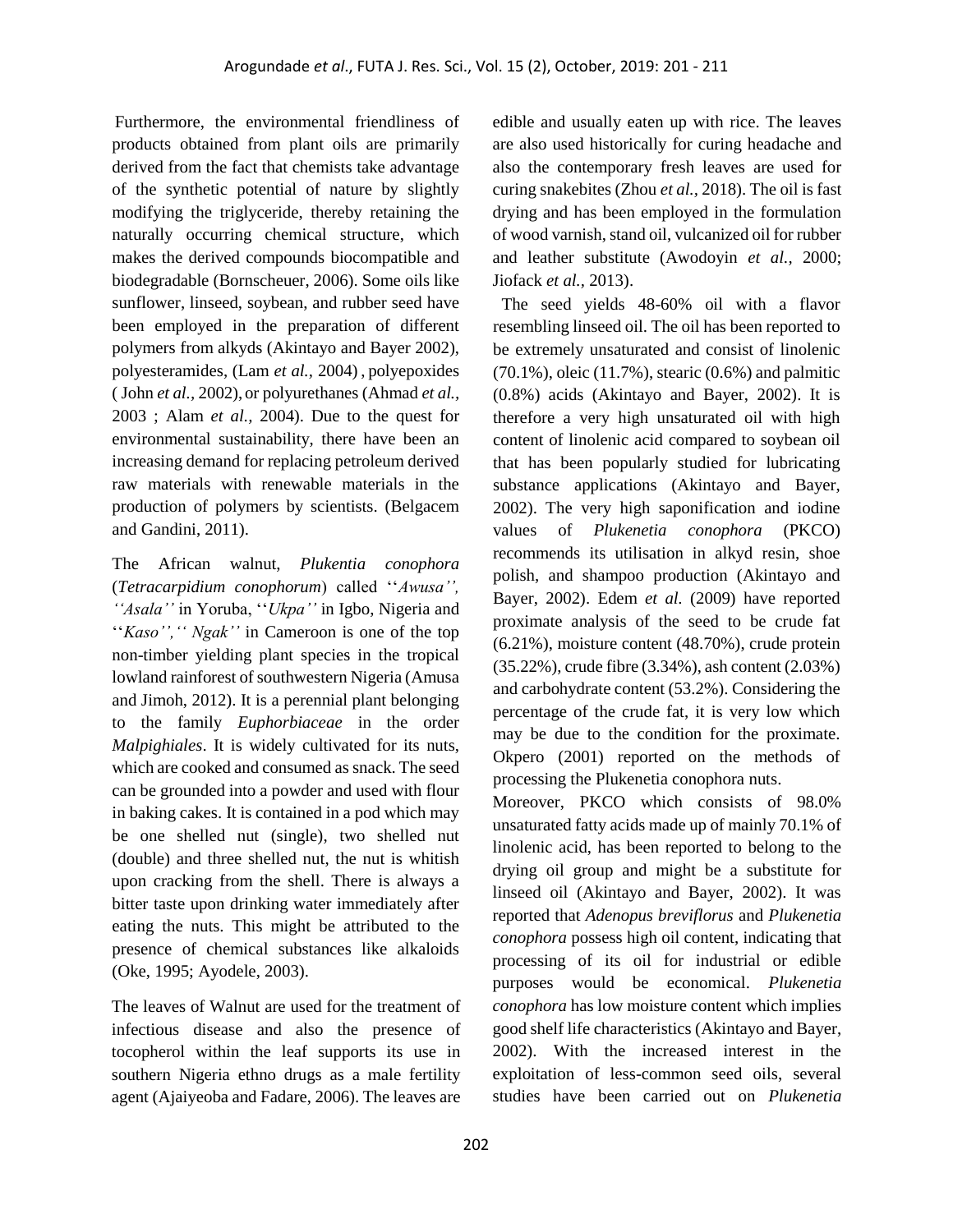*conophora* and based on the Nigerian government initiative to promote industrialization following its natural resources, this research focuses on the synthesis of polymers from both modified and unmodified PKCO through cationic copolymerization with styrene and divinylbenzene initiated by boron triflouride etherate as catalyst.

## **MATERIALS AND METHODS**

#### **Materials**

Walnut seeds were obtained from Erekesan market, Ado Ekiti, Nigeria. Chlorobis(cyclooctene) rhodium(I) [RhCl  $(C_8H_{14})_2$ ]<sub>2,</sub> ethanol  $(C_2H_5OH)$ ,  $Tin(II)$  chloride dihydrate (SnCl<sub>2</sub>.2H<sub>2</sub>O), Tris(otolyl) phosphine  $(P - CH_3C_6H_4)_3P$ , pH paper, boron triflouride etherate ( $BF_3E$ ), styrene ( $C_8H_8$ ), divinyl benzene  $(C_{10}H_{10})$ , toluene  $(C_6H_5CH_3)$ , tetramethyl ammonium hydroxide  $(C_4H_{13}NO)$ , hydrogen peroxide $(H_2O_2)$ , magnesium sulphate  $(MgSO<sub>4</sub>)$ , sodium bicarbonate (NaHCO<sub>3</sub>), and methylene chloride (CH3Cl), were all purchased from Sigma-Aldrich and used as received.

#### **Methods**

#### **Extraction of oil from Walnut**

Walnut seed pods that floated on water were regarded as bad and were subsequently removed by hand picking. The good ones were washed with water, cracked open to remove the nuts, air dried and later milled using Christy mill. The samples were oven dried at 103°Cand were extracted by Soxhlet method using n-hexane. Solvent was removed over rotary evaporator. The crude oil was

| Table 1: Percentage composition of resin |  |  |
|------------------------------------------|--|--|
|------------------------------------------|--|--|

refined by agitating with 18 M NaOH (1:30  $g/g$  of alkali: oil) for 15 min. The resultant mixture was heated to  $75{\text -}80^{\text{o}}$ C to break the soap stock and the neutral oil separated by centrifugation.

### **Isomerization of** *Plukenetia conophora* **oil**

To 30.8 g (100 mmol) of PKCO in 200 ml ethanol were added 71.5 mg (5mol %) of [RhCl  $(C_8H_{14})_2$ ]<sub>2</sub>. 120.5 mg (20mol %) of  $(P - CH_3C_6H_4)_3P$ , and 180.5 mg (40 mol %) of  $SnCl<sub>2</sub>·2H<sub>2</sub>O$ . The system was flushed with nitrogen gas while stirring was carried out for 24h at 60°C. The solvent was removed over rotary evaporator and the product purified by chromatography on a silica gel column to obtain the conjugated *Plukenetia conophora* oil (CPKCO) (Andjelkovic *et al.,* 2006).

# **Cationic copolymerization**

Varying amount of the styrene and divinylbenzene (DVB) were added to the desired amount of *Plukenetia conophora* seed oil in a flask with a magnetic stirring bar followed by the addition of an appropriate amount of a modified initiator which was generally required to produce homogenous resins and polymers. The modified initiator was prepared by mixing PKCO ethyl ester with BF3E. The reaction mixture was then injected into a Teflon mold and cured as follows:  $60^{\circ}$ C for 10 min 80 <sup>o</sup>C for 20 min and 110 <sup>o</sup>C for 24 h (Olufunke *et al*., 2015). Table 1 shows the series of polymers prepared using different percentage composition but only two polymers (C and E) were characterized.

| <b>Sample</b> | Oil            | <b>Styrene (ST)</b> | <b>DVB</b>     | Catalyst $(BF_3E)$ | <b>Total</b> |
|---------------|----------------|---------------------|----------------|--------------------|--------------|
| A             | $10\% (0.20g)$ | 55% (1.09g)         | $28\% (0.55g)$ | $8\% (0.16g)$      | 2g           |
| B             | $20\% (0.40g)$ | 48% (0.96g)         | 24% (0.48g)    | $8\% (0.16g)$      | 2g           |
| $\mathbf C$   | $30\% (0.60g)$ | $42\% (0.83g)$      | $22\% (0.41g)$ | $8\% (0.16g)$      | 2g           |
| D             | $45\% (0.90g)$ | $32\% (0.64g)$      | $15\% (0.30g)$ | $8\% (0.16g)$      | 2g           |
| Ε             | $30\% (0.60g)$ | $42\% (0.83g)$      | $22\% (0.41g)$ | $8\% (0.16g)$      | 2g           |

A-PKCO10-ST55-DVB28- Bf3E8, B- PKCO20-ST48-DVB24- Bf3E8, C- PKCO30-ST42-DVB22- Bf3E8, D- PKCO45-ST35- DVB15- Bf3E8 and E- CPKCO30-ST42-DVB22- Bf3E8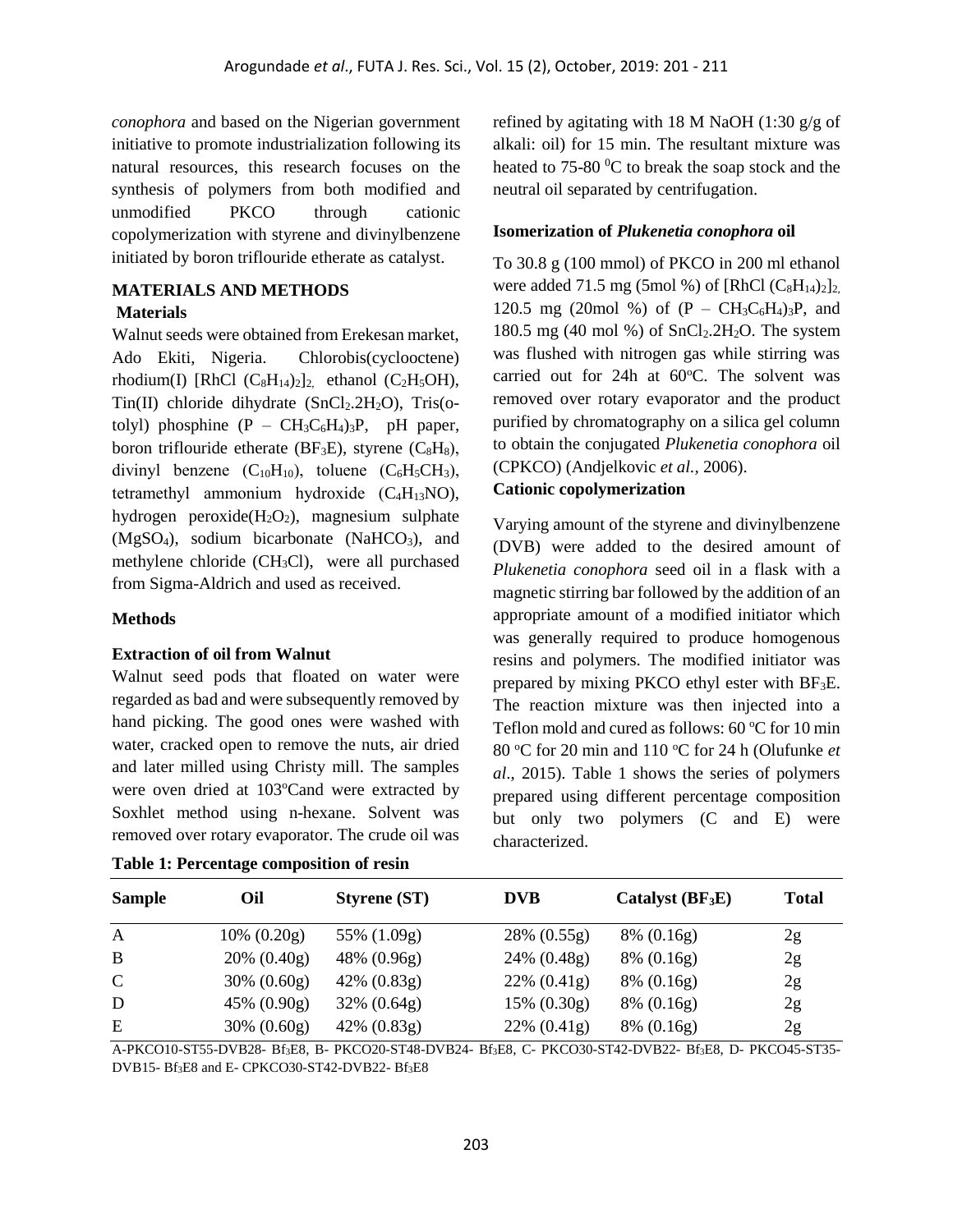# *Soxhlet extraction of the bulk polymer*

In this work, the following nomenclatures were adopted for the polymer samples obtained: extraction was carried out on all the polymers but only two were characterized. Polymer sample prepared from 30 wt % PKCO, 42 wt % ST, and 22wt % DVB and 8wt% BF3E8 is designated as PKCO30-ST42-DVB22- Bf<sub>3</sub>E8, while a polymer sample prepared from 30 wt % CPKCO, 42 wt % ST, and  $22wt$  % DVB and  $8wt\%$  Bf<sub>3</sub>E8 is designated as CPKCO30-ST42-DVB22- Bf<sub>3</sub>E8. Bulk polymer samples C (PKCO30-ST42-DVB22-  $Bf_3E8$ ) and E (CPKCO30-ST42-DVB22-  $Bf_3E8$ ) of known weight were extracted with refluxing methylene chloride over a period of 24h in a soxhlet extraction. The resulting solution was concentrated by rotary evaporator and subsequently vacuum dry. The soluble substances were characterized by <sup>1</sup>HNMR spectroscopy.

## **<sup>1</sup>HNMR spectroscopic characterization**

All the <sup>1</sup>HNMR spectra were recorded quantitatively using Bruker Avance – 400 (Brucker instruments, Inc Karlsruhe, Germany). Sample solutions were prepared in CDCl<sub>3</sub>,  $15\%$  v/v concentration. Proton NMR spectra were obtained from 16 co-added FIDs. The gated decoupling pulse sequence was used to give digital resolution of 2Hz / point. The following parameters were engaged on the gated decoupling pulse sequence: number of scans, 512; acquisition time, 1.3665; pulse width, 10.3Ns; free induction decay was transformed and zero filled to 300k.

## **Thermogravimetric analysis (TGA)**

Thermogravimeter, Q5000 IR (TA Instruments, New Castle, DE, USA) was used to measure the weight loss of polymers in air (20ml/min). Samples were heated from  $30^{\circ}$ C to  $800^{\circ}$ C at a heating rate of  $20^{\circ}$ C /mm.

## **Mechanical test**

The compressive mechanical tests were conducted according to DIN EN ISO 527 specification using a Zwick Universal Testing Machine (Zwick GmbH and Co, KG, Ulm, Germany) at a cross head speed of 2 mm/min. The tensile modulus (Et), tensile stress (Ϭm), yield or failure stress (Ϭb) and elongation at break (Єb) were obtained from the tensile tests.

## **RESULTS AND DISCUSSION**

# *Calculation of double bond equivalent per mole of PKCO*

Based on the fatty acid composition of the PKCO earlier reported by Akintayo and Bayer (2002) and using the formular:

Mole of double bonds/mole of Triglyceride= ∑mole of double bond

| 100g                | 3 |
|---------------------|---|
| ∑mole of fatty acid |   |
| 100 <sub>g</sub>    |   |

as reported by Olufunke *et al.* (2015), the PKCO oil is calculated to have 7.67 carbon-carbon double bonds per triglyceride as presented in Table 2. This value is much higher than that in corn oil 4.2 (Li *et. al.,* 2003) and 4.5 C=C bonds in soybean oil (Li and Larock, 2001) which have successfully been used to prepare thermosetting polymers. This clearly indicates that *Plukenetia conophora* would be a good candidate for synthesizing polymers. This result therefore places PKCO in good light as materials that have the potential to provide functionally equivalent, renewable and environmentally friendly replacement for the fossil-based raw materials as the oil can be readily modified to match the different end use requirements of many industrial products. The renewability, sustainability, availability, costeffectiveness, non-toxicity and biodegradability of vegetable oil-based chemical products are major driving forces for the shift to plant oils from fossil sources.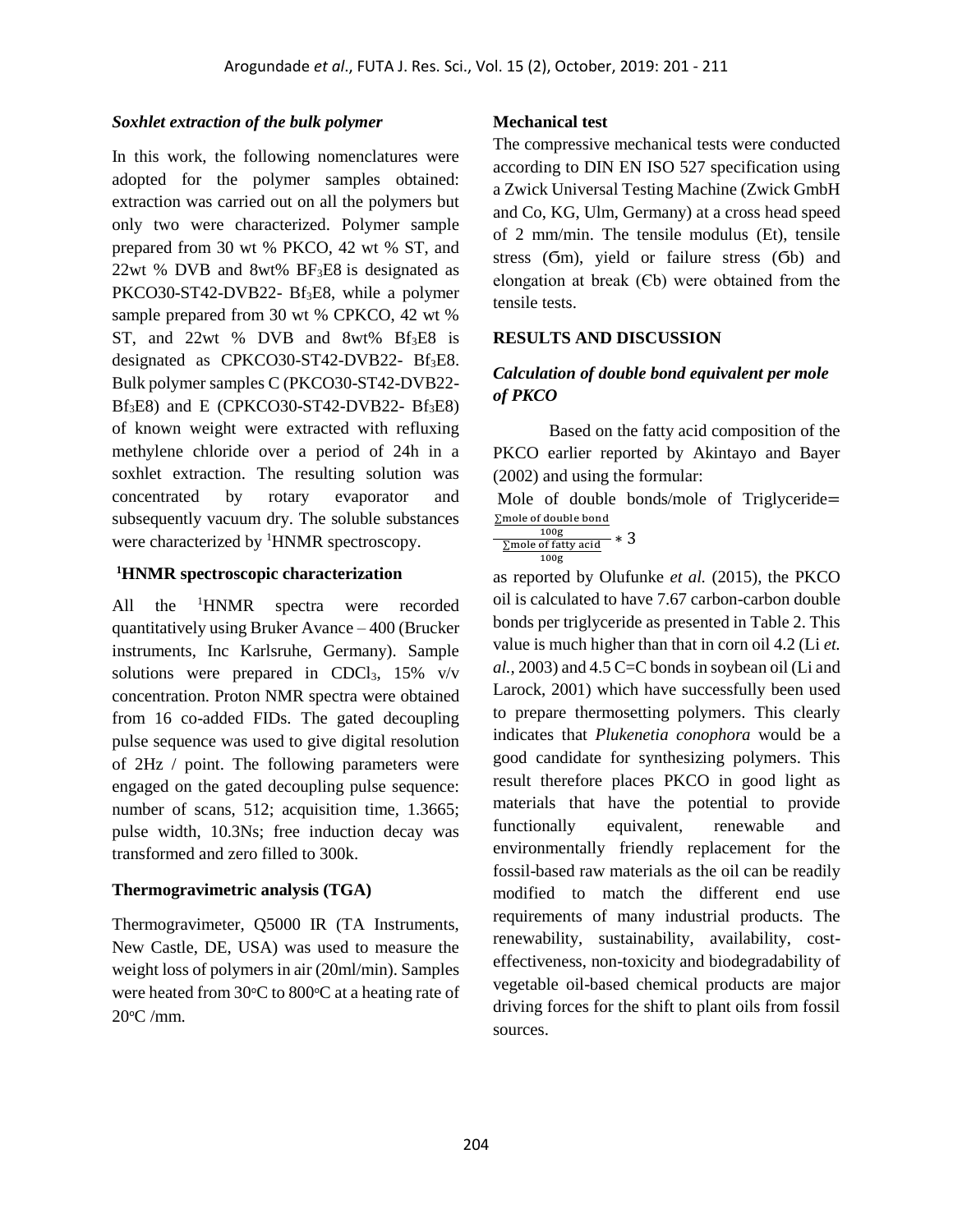|                | % Fatty acid <sup>a</sup> | Molar<br>mass<br>(g/mole) | Number<br>of double<br>bonds | Moles of<br>double<br>bond/100g | Moles of fatty<br>$acid/100g$ oil<br>solution |
|----------------|---------------------------|---------------------------|------------------------------|---------------------------------|-----------------------------------------------|
| Oleic          | 11.70                     | 282.4614                  |                              | 0.0414                          | 0.0414                                        |
| Linoleic       | 17.05                     | 280.4500                  | 2                            | 0.1216                          | 0.0608                                        |
| Linolenic      | 70.10                     | 278.4500                  | 3                            | 0.7553                          | 0.2518                                        |
| <b>Stearic</b> | 0.60                      | 284.4800                  | $\boldsymbol{0}$             | $\theta$                        | 0.5010                                        |
| Palmitic       | 0.80                      | 256.4200                  | $\boldsymbol{0}$             | $\Omega$                        | 0.0031                                        |
| Σ              |                           |                           |                              | 0.9183                          | 0.3592                                        |

**Table 2: Fatty acid composition, moles of double bond and fatty acid per 100g of oil for** *Plukenetia conophora* 

#### **Spectroscopic characterization**

#### **<sup>1</sup>HNMR results**

The results of the <sup>1</sup>HNMR of the ordinary PKCO and conjugated PKCO are represented in Figures 2 and 3 respectively. The peaks at 0.7-0.9 ppm correspond to the terminal methyl groups of the linolenic acid. The huge peak at δ1.1-1.3 ppm arises from the methylene groups usually surrounded by single bonded carbon atoms (-CH2- ). The peaks at 1.95- 1.99 ppm indicate the presence of  $-CH_2C=$ . Peaks in the region 2.2-2.3 ppm and 2.6-2.8 ppm signify the presence of methylene groups next to carboxyl  $(-CH<sub>2</sub>COO<sub>-</sub>)$ and methylene groups surrounded by carbon atoms  $(=CCH<sub>2</sub>C=)$  respectively. The peaks at 3.6 ppm arise from CH2OCO of glycerol. The peaks at 5.2- 5.3 ppm arise from hydrogens on double bonded carbon atoms –CH=. The presence or absence of series of peaks in the range 5.7 to 6.5 ppm showed the existence or absence of conjugation respectively. The non-conjugated vinylic protons in ordinary PKCO gave its vinyl peaks at about 5.30 ppm (Figure 2). The <sup>1</sup>HNMR spectra of the isomerized PKCO presented in Figure 3 shows similar peaks in many respect to that of the nonconjugated oil. However, the peaks for the conjugated vinylic protons appeared as three sets of peaks shifted down field to  $5.60 - 6.4$  ppm. These observations corroborate those of Larock *et al.* (2001). The mechanism for the isomerization of oil is shown in Figure 1.



 **Figure 1: Mechanism for the isomerization of oil**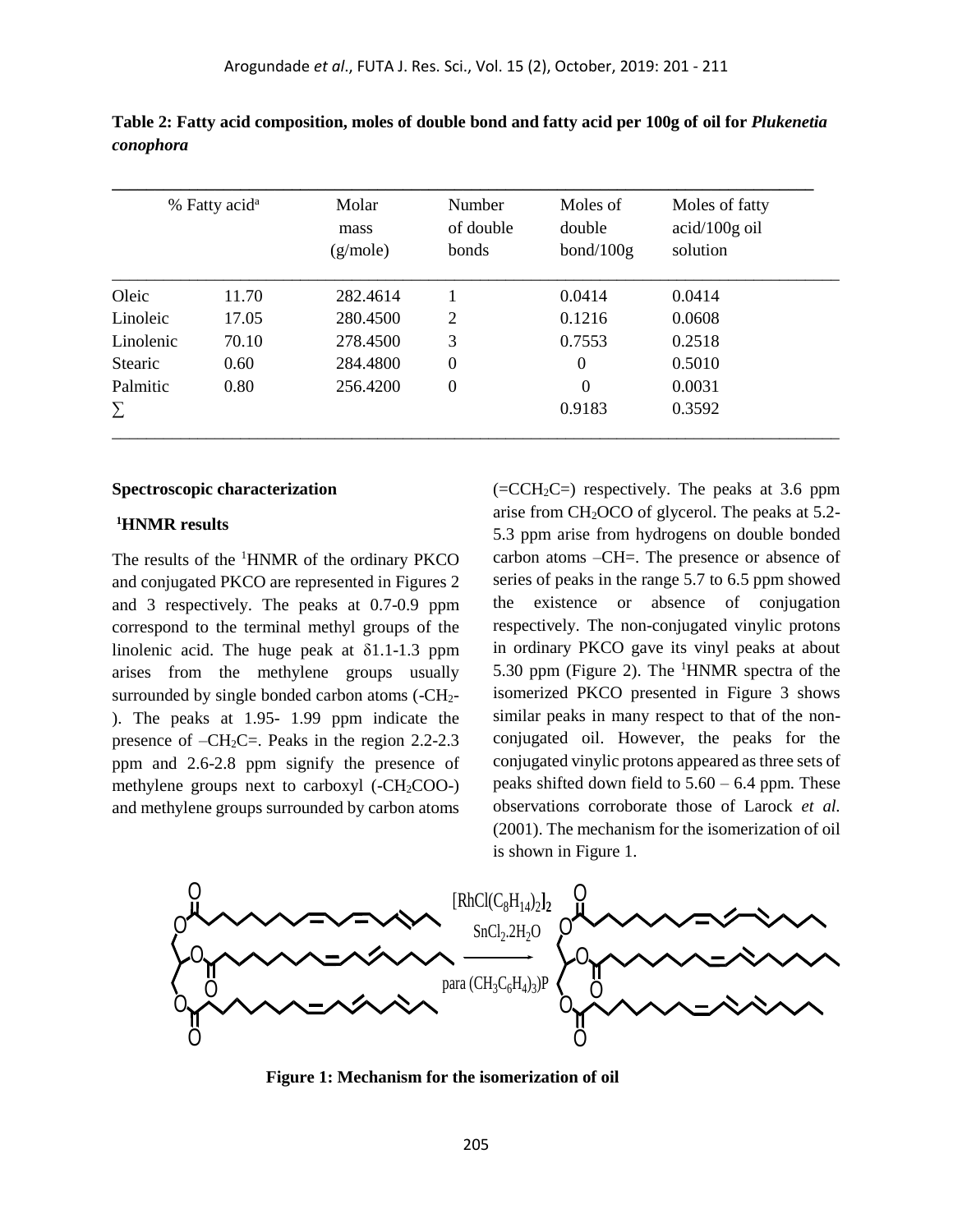# *Molecular structure of microstructures of resulting thermosetting polymers from PKCO and CPKCO*

Different polymeric materials ranging from soft rubbers to tough and rigid plastics were obtained from the cationic polymerization of PKCO and CPKCO with styrene and divinylbenzene and the yields were found to be quantitative. The different polymers were soxhlet extracted using methylene chloride as refluxing solvents and the extractables were studied using <sup>1</sup>HNMR in order to understand the structure of the materials. Generally, about 71 – 96wt% of insoluble substances were retained after extraction of bulk polymers.

Figures 4 and 5 present the <sup>1</sup>HNMR of extractables from PKCO30 – ST42 – DVB22 –  $Bf<sub>3</sub>E8$  and CPKCO30 – ST42 – DVB22 –  $Bf<sub>3</sub>E8$ while Figure 6 presents the  $\rm{^1H NMR}$  of the pure boron triflouride etherate catalyst. It is observed that the extracted soluble substances are composed of catalytic initiator fragment ( $\approx 4.2$ ) ppm), triglyceride protons  $(4.2 - 4.5$  ppm) of the oil and weak vinylic protons peaks at  $5.2 - 5.5$ ppm indicating that the extracted oil are much less unsaturated than the PKCO originally used. The absence of peaks in the region  $6.4 - 7.5$  ppm in the spectra in Figures 4 and 5 indicate that all of the aromatic monomers were incorporated in the cross-linked polymer networks.



**Figure 2: Proton nuclear magnetic resonance spectra of** *Plukenetia conophora* **seed oil**



**Figure 3: Proton nuclear magnetic resonance (CDCl3) of conjugated** *Plukenetia conophora* **seed oil (CPKCO)**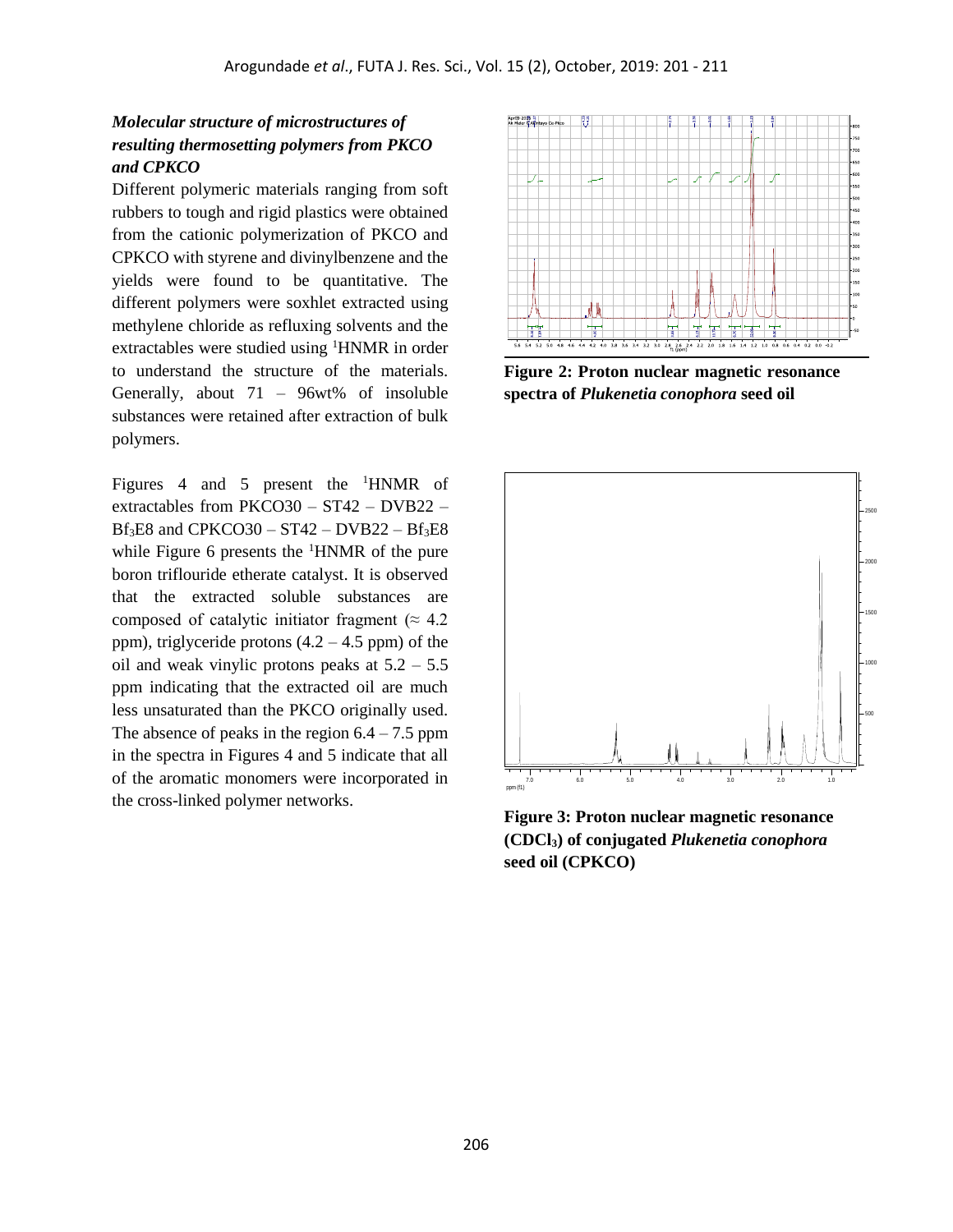

**Figure 4: Proton NMR of soluble materials from PKCO30 –ST42 –DVB22 – Bf3E8**





**Figure 6: Proton NMR of pure Boron Tri Fluoride etherat**

# **Figure 5: Proton NMR of soluble materials from CPKCO30 –ST42 –DVB22 –BF3E8**

Table 3 shows that increase in percentage oil leads to decrease in the yield of cross-linked polymer whereas an increase in divinyl benzene (DVB) content, yielded an increase of the cross-linked polymer indicating DVB as an effective crosslinker. Table 3 further revealed that using the conjugated *Plukenetia conophora* oil (CPKCO) rather than the PKCO led to increased yield of the cross-linked polymer. Hard, ductile and plastic polymers could be obtained with percentage oil at 30%. Increasing the percentage oil to 45% yielded soft cross-linked polymers.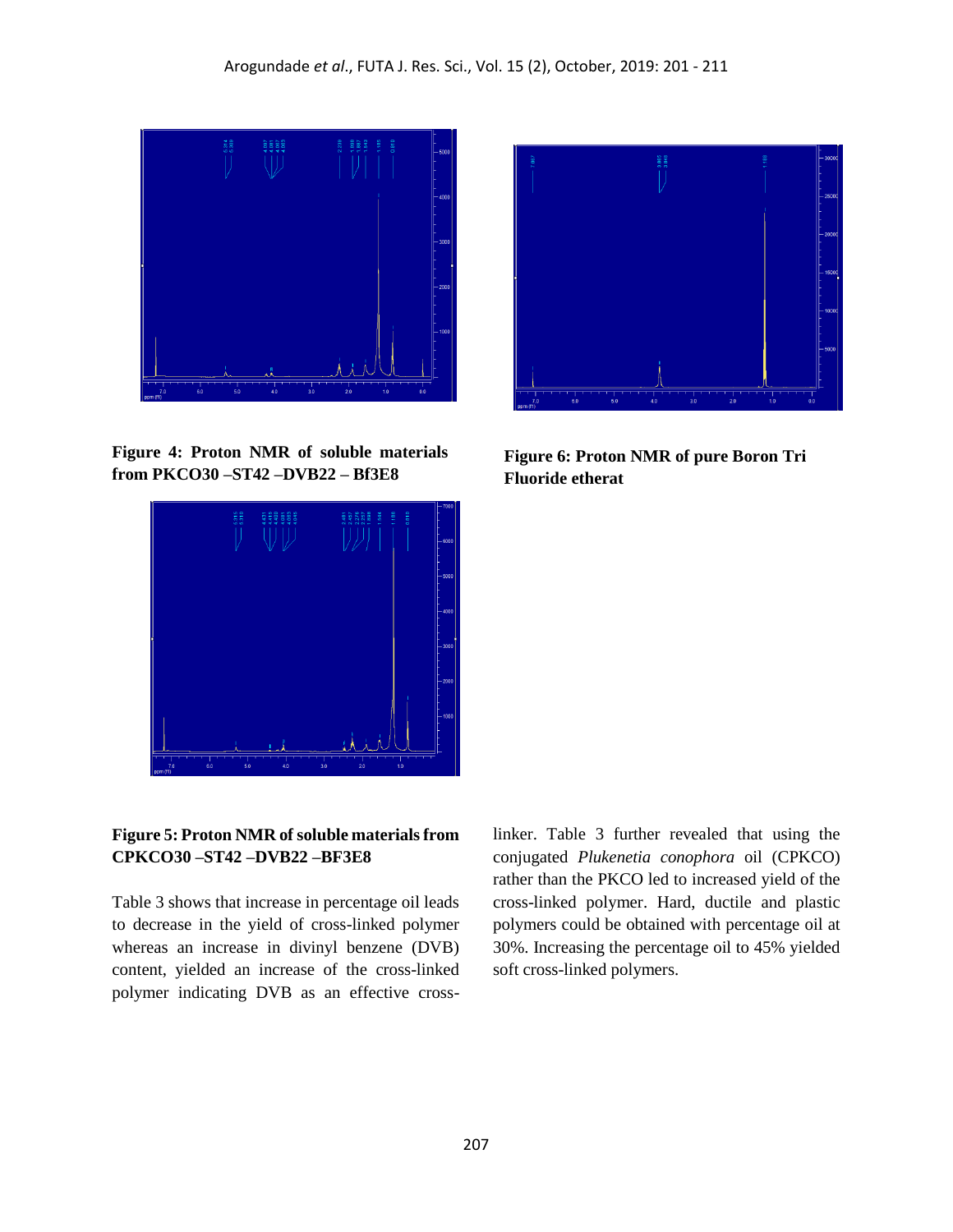| <b>Entry</b>  | <b>Polymer</b>                        | <b>Product Appearance</b> | Extraction (wt. $\%$ ) |         |
|---------------|---------------------------------------|---------------------------|------------------------|---------|
|               |                                       |                           | Insoluble              | Soluble |
| $\mathsf{A}$  | PKCO10-ST55-DVB28-Bf <sub>3</sub> E8  | Hard, ductile, plastic    | 96.4                   | 3.6     |
| B             | PKCO20-ST48-DVB24-Bf <sub>3</sub> E8  | Hard, ductile, plastic    | 95.9                   | 4.1     |
| $\mathcal{C}$ | PKCO30-ST42-DVB22-Bf <sub>3</sub> E8  | Hard, ductile, plastic    | 92.3                   | 7.7     |
| D             | PKCO45-ST35-DVB15-Bf <sub>3</sub> E8  | Soft, ductile, plastic    | 72.4                   | 27.6    |
| E             | CPKCO30-ST42-DVB22-Bf <sub>3</sub> E8 | Hard, ductile, plastic    | 96.6                   | 3.4     |

**Table 3: Appearance and Soxhlet Extraction Results**

#### *Thermogravimetric Analysis (TGA)*

TGA was used to study the thermal decomposition behaviour of the PKCO and CPKCO polymers. Figures 7a and 8a show the TGA thermograms of PKCO copolymer (PKCO30-ST42-DVB22- Bf3E8) and of CPKCO copolymer (CPKCO30- ST42-DVB22-Bf<sub>3</sub>E8) respectively while the TGA derivative curves are presented in Figures 7b and 8b respectively. According to literature, three different decomposition stages are usually observed (Li *et al.,* 2000 and Li *et al.,* 1999), but in this work only two decomposition stages were observed at 150  $\mathrm{^{\circ}C}$  to 350  $\mathrm{^{\circ}C}$  and 350  $\mathrm{^{\circ}C}$  to 450 $\mathrm{^{\circ}C}$ . The first stage degradation appears to be primarily due to the evaporation and decomposition of unreacted oil and other soluble components in the bulk material; the second stage degradation appears to be as a result of the degradation and char formation of the cross-linked polymer. These results suggest that the first stage degradation, which relates to the unreacted free oil in the bulk material, plays a major role in determining the thermal stability of the materials and due to the little difference in the amount of the unreacted free oils in the bulk materials, the thermal stabilities of both PKCO and CPKCO polymers are very good and similar to one another. From the TGA derivative curves of PKCO and CPKCO, their Tmax which is determined as the corresponding derivatives weight loss curve only varied slightly (PKCO at 320 $\degree$ C and CPKCO at 330 $\degree$ C). This indicates that the PKCO and CPKCO copolymers

show similar thermal behavior and that they are thermally stable below  $150^{\circ}$ C.







**Figure 7b: TGA derivative curve of PKCO30 – ST42 – DVB22 – BF3E8**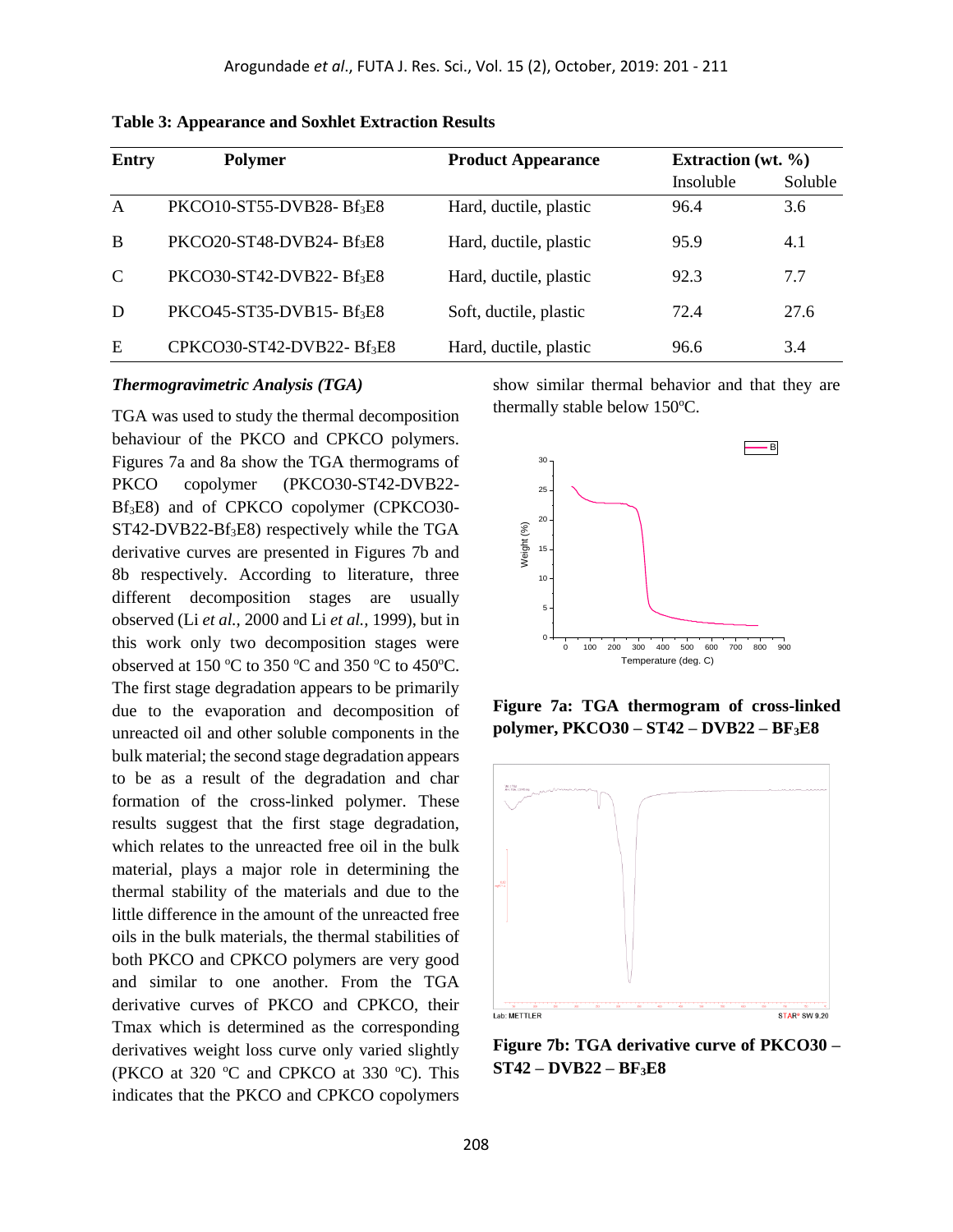

Lab: METTLER **STAR<sup>®</sup>** SW 9.20

**Figure 8a: TGA thermogram of cross-linked polymer, CPKCO30 – ST42 – DVB22 – BF3E8**

**Figure 8b: TGA derivative curve of CPKCO30 – ST42 – DVB22 – BF3E8**

#### **Mechanical properties**

The tensile mechanical properties of the PKCO and CPKCO polymers are presented in Table 4. The PKCO30-ST42-DVB22-Bf<sub>3</sub>E<sub>8</sub> which contained significant amount of rigid aromatic co-monomer showed a tensile behavior of a plastic with tensile modulus  $(\mathbf{C}_t)$  304.256 MPa and yield stress  $(\mathbf{G}_m)$ 6.85 MPa. There was an appreciable decrease in the tensile modulus (**Єt**) of CPKCO45-ST32-DVB15 $Bf_3E_8$  polymer from 304.256MPa to 240.40 MPa and yield stress  $(6<sub>b</sub>)$  from 6.85MPa to 2.52 MPa. Although, the elongation at break  $(\mathbf{\mathbf{C}}_{\mathbf{b}})$  of  $CPKCO45-ST32-DVB15-Bf_3E_8$  which is 20.26 MPa is far greater than that of the PKCO polymer showing the effect of conjugation on the polymer which resulted in an increase in the ductility of the resulting polymer.

**Table 4: Tensile modulus, tensile stress, yield stress and elongation at break of the copolymerization of the ordinary PKCO and CPKCO with styrene and divinyl benzene initiated by boron triflouride etherate**

| <b>Polymer</b>           | $\mathbf{6}_m$<br>Mpa | Оh<br>Mpa | $\epsilon_{\text{\tiny{b}}}$<br>Mpa | €t<br>Mpa |
|--------------------------|-----------------------|-----------|-------------------------------------|-----------|
| PKCO30-ST42-DVB22-Bf3E8  | 6.85                  | 6.85      | 2.77                                | 304.25    |
| CPKCO30-ST42-DVB22-Bf3E8 | 2.50                  | 2.52      | 20.26                               | 240.40    |

 $\bm{\mathsf{c}}_\text{t}$  = Tensile Modulus;  $\bm{\mathsf{G}}_\text{m}$  = Tensile Stress;  $\bm{\mathsf{G}}_\text{b}$  = Yield Stress;  $\bm{\mathsf{E}}_\text{b}$  = Elongation at break

## **CONCLUSION**

*Plukenetia conophora* oil is a highly unsaturated oil having carbon-carbon double bond per triglyceride value of 7.67. A variety of polymeric materials ranging from soft rubbers to tough and

rigid plastics were obtained from the cationic polymerization of PKCO and CPKCO with styrene and divinyl benzene initiated by boron triflouride etherate and the yields were found to be quantifiable. The results from the thermogravimetric analyses revealed that polymers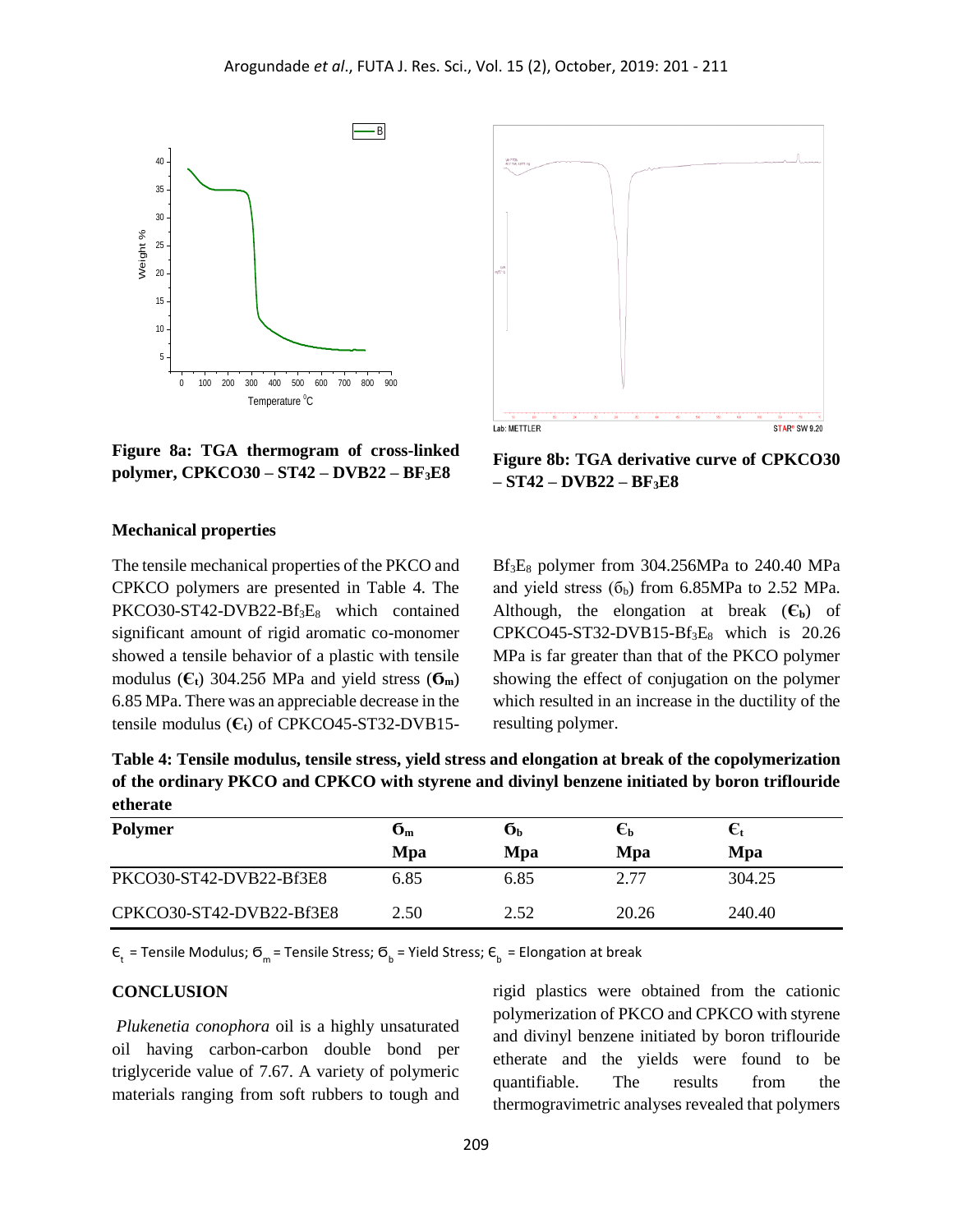from both the PKCO and CPKCO exhibited three stages of degradation, and were thermally stable below 150<sup>o</sup>C. The elongation at break  $(\epsilon_b)$  20.26 Mpa of CPKCO polymer increased indicating the effect of conjugation on the polymer which resulted in an increase in the ductility of the resulting polymer. Generally, it has been observed from this study that both ordinary PKCO and conjugated PKCO have proven to be typical thermosetting materials which may find application in industries to replace the use of polymers from fossil fuel sources.

## **Acknowledgement**

The authors are grateful to the Third World Academic of Science Grants (TWAS).

# **REFERENCES**

- **Ahmad, S., Ashraf, S.M., Naqvi, F., Yadav, S. and Hasnat, A.**, (2003). A polyesteramide from Pongamia glabra oil for biologically safe anticorrosive coating. *Progress in organic coatings*, *47*(2), pp.95-102.
- **Ajaiyeoba, E.O. and Fadare, D.A.**, (2006). Antimicrobial potential of extracts and fractions of the African walnut– Tetracarpidium conophorum. *African Journal of Biotechnology*, *5*(22).
- **Akintayo, E.T. and Bayer, E**., (2002). Characterisation and some possible uses of Plukenetia conophora and Adenopus breviflorus seeds and seed oils. *Bioresource technology*, *85*(1), pp.95-97.
- **Alam, M., Sharmin, E., Ashraf, S.M. and Ahmad, S.**, (2004). Newly developed urethane modified polyetheramide-based anticorrosive coatings from a sustainable resource. *Progress in Organic Coatings*, *50*(4), pp.224-230.
- **Amusa, T.O. and Jimoh, S.O.**, (2012). Determining the local importance of nontimber forest products using two different prioritization techniques.
- **Andjelkovic, D.D., Min, B., Ahn, D. and Larock, R.C.**, (2006). Elucidation of structural isomers from the homogeneous rhodiumcatalyzed isomerization of vegetable oils. *Journal of agricultural and food chemistry*, *54*(25), pp.9535-9543.
- **Awodoyin, R.O., Egunjobi, J.K. and Ladipo, D.O**., (2000). Biology, germination and prospects for the domestication of the conophor nut, Plukenetia conophora Mull. Arg. [Syn. Tetracarpidium conophorum (Mull. Arg.) Hutch. & Dalz.]. *Journal of Tropical Forest Resources*, *16*(1), pp.30-38.
- **Ayodele, O.B.**, (2003). Nutrition in Nigeria Ibadan. 3rd ed. Cartoon publishers, USA. pp 308-320. **Belgacem, M.N. and Gandini, A**. eds., 2011. *Monomers, polymers and composites from renewable resources*. Elsevier.
- **Blake, S., Deem, S.L., Mossimbo, E., Maisels, F. and Walsh, P**., (2009). Forest elephants: tree planters of the Congo. *Biotropica*, *41*(4), pp.459-468.
- **Bornscheuer, U.**, (2006). Lipids as renewable resources: current state of chemical and biotechnological conversion and diversification. *Appl. Microbiol. Biotechnol*, *71*(1), pp.13-22.
- **de Espinosa, L.M. and Meier, M.A**., (2011). Plant oils: The perfect renewable resource for polymer science. *European Polymer Journal*, *47*(5), pp.837-852.
- **Edem, C.A., Dosunmu, M.I. and Bassey, F.I.**, (2009). Determination of proximate composition, ascorbic acid and heavy metal content of African walnut (Tetracarpidium conophorum). *Pakistan Journal of Nutrition*, *8*(3), pp.225-226.
- **Jiofack, T., Fokunang, C., Guedje, N., Kemeuze, V., Fongnzossie, E., Nkongmeneck, B.A., Mapongmetsem, P.M. and Tsabang, N.**, (2009). Ethnobotanical uses of some plants of two ethnoecological regions of Cameroon. *Afr J Pharm Pharmacol*, *3*(13), pp.664-84.